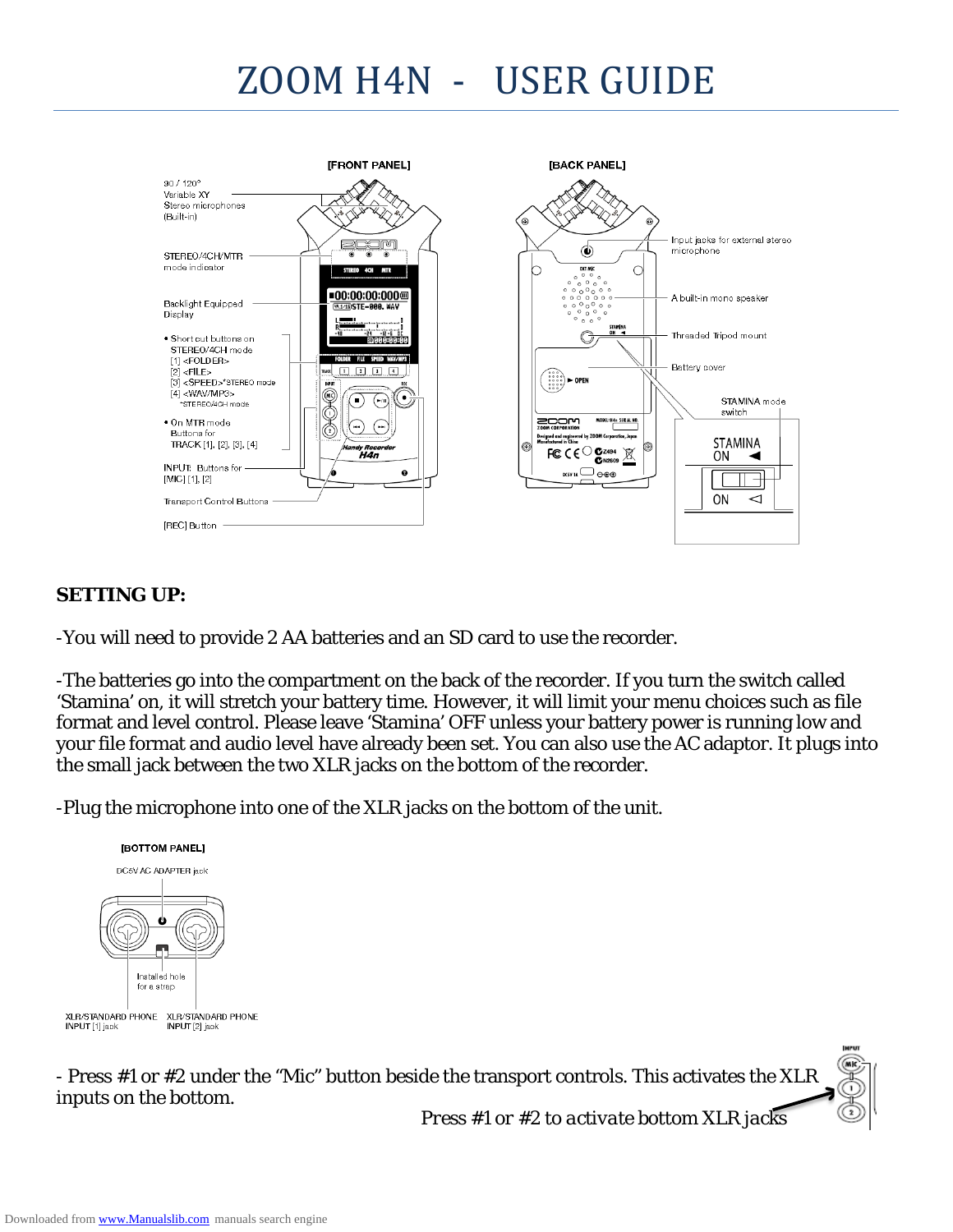-Plug your headphones into the Phones jack on the top left side of the unit beside the Volume buttons.



You can control the volume of your headphones using the Volume + or – buttons. Please keep in mind it only controls how loud the sound is in your ears, it does not affect the recording level.



-The **Power** switch is on the left side of the recorder. Slide toward the power symbol and hold for a few seconds to power on.

-The display will turn on and "NOW LOADING" will display briefly. You may get a message telling you to 'Set Date and Time'. This will happen when there has been no power to a unit for a lengthy period. You can set the date and time in the menu settings if you wish.

-Make sure 'Stamina' mode is turned off. This will allow you to make recording and menu changes.

#### *Format the SD Card:*

-If this is the first time the SD card has been used in the recorder, you will need to format it. Press the

MENU 'Menu' button on the right side  $\sim$  of the recorder. Use the wheel  $\sim$  above it to scroll through the available options. Go to 'SD CARD' and press in on the wheel. Scroll down to 'Format' and scroll to



'Yes'. Press in on the wheel to format card. \**Caution: formatting the card will erase all previous files. There is no way to retrieve them once the card is formatted.* 

للمصطر

#### *Display Settings:*

-The 'Stereo' light should be red (top centre of the recorder).

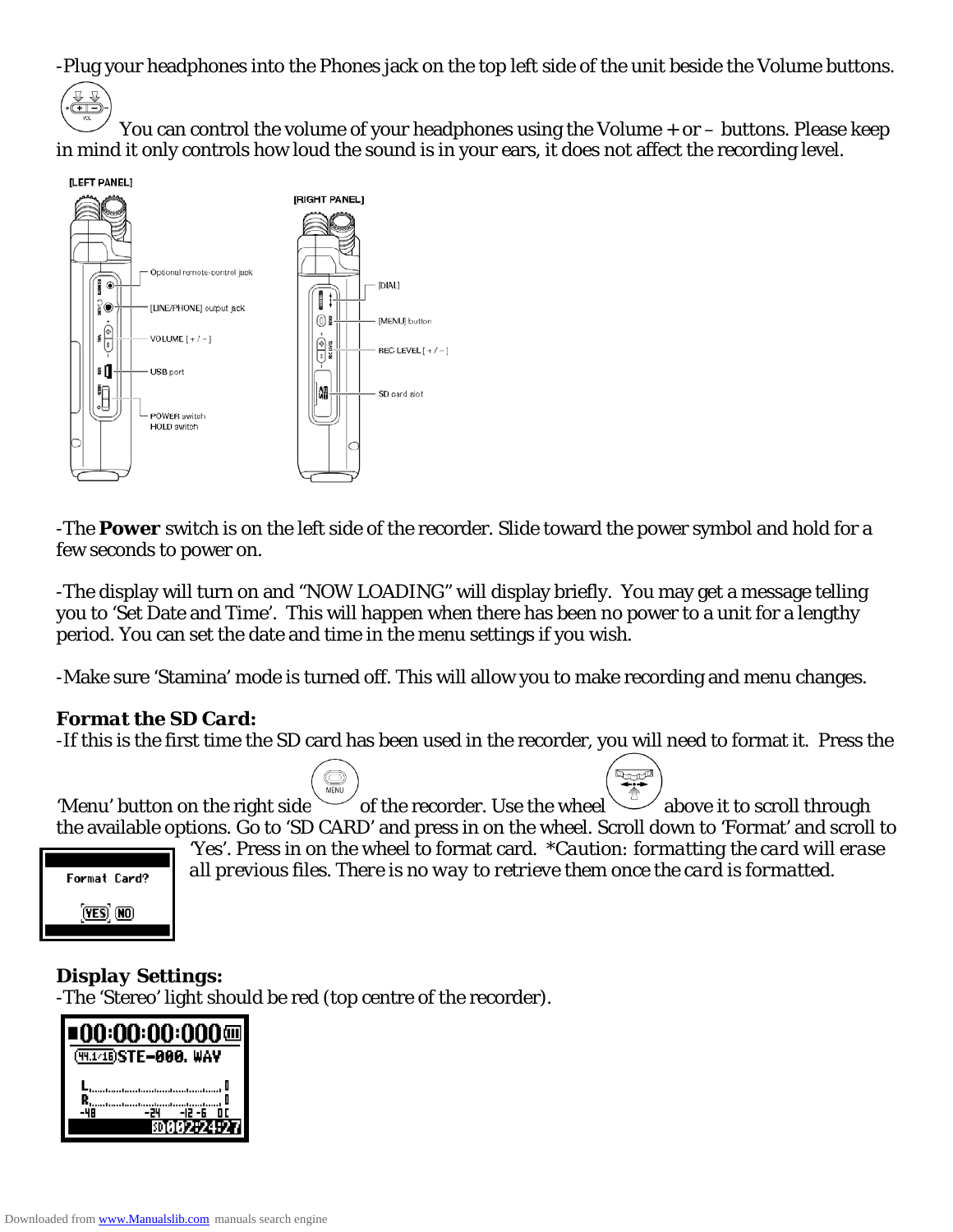-If the card is empty and you have not yet started to record then the display will read 00:00:000 remaining. The smaller STE-000 display is for the track number. 44.1/16 is the recording quality setting and .wav is the file type. The battery display is in the top right corner. At the bottom it will show that an SD card is in the unit and the recording time available.

### *Recording:*

- Always do a test recording prior to your interview. Press the 'REC' Dbutton once. The button will flash indicating it is in PLAY/RECORD/PAUSE. The machine is not yet recording. This allows you to set your VU levels before recording. Talk into the microphone and adjust  $(\frac{\psi \psi}{\sqrt{1-\psi}})$  the 'REC LEVEL' buttons until the levels are peaking between -12 and -6.

-Press 'REC' button again to begin recording. The button will be lit solid red and the time counter will begin running. Hit 'Stop' when you are finished recording.

\*Note: you cannot use both the built in microphones and an external mic together.

- The new Track number will be displayed "MONO -001.wav". Each time you stop and start recording again the machine creates a new track. Take note when an interviewee says something that you know you want to use, what track it is recorded on and what time it was at. This makes finding the quotes easier when you return to class.

#### *Playback:*

-To playback simply use the track jump buttons ( $\bf{M}$  or $\bf{M}$ ) to select the track number you wish to play. Press the Play/Pause ( $\rightarrow$  /II) button to start playback

-The display will show what track you are playing and the recorded time for that track. If you want to play back the sound through the external speakers instead of the headphones, unplug the headphone jack and the sound will come out of the speakers.

-Pick your clips and make a list of what track they are on and at what time on that track the clip starts and ends. Write down the first few words and last few words to help you find the correct clip later.

## *Delete a Track:*

-Press the 'FILE' button (has a 2 on it). This takes you to a listing of the recordings on the Zoom. Use the scroll wheel to highlight the track to be deleted. Press in on the wheel to select it. Scroll through the menu options until you see 'DELETE'. Press in on the scroll wheel to select it. The Zoom will ask 'Are You Sure?' Choose 'Yes' and push in on the scroll wheel to select.

#### *Download onto Computer:*

- Create a folder for your project on the desktop or your removable storage device. On the radio editing computers use the Media Files folder.

-Make sure the audio recorder is turned off. It is a good idea to use the AC power adaptor when connecting to the computer to conserve battery power.

-The Zoom recorder has its own USB cable. Connect the cable to the USB port on the left side of the machine and to the USB port on the front of the computer. \*Please make sure you are connecting to the correct port to avoid damage to the cable and/or the computer.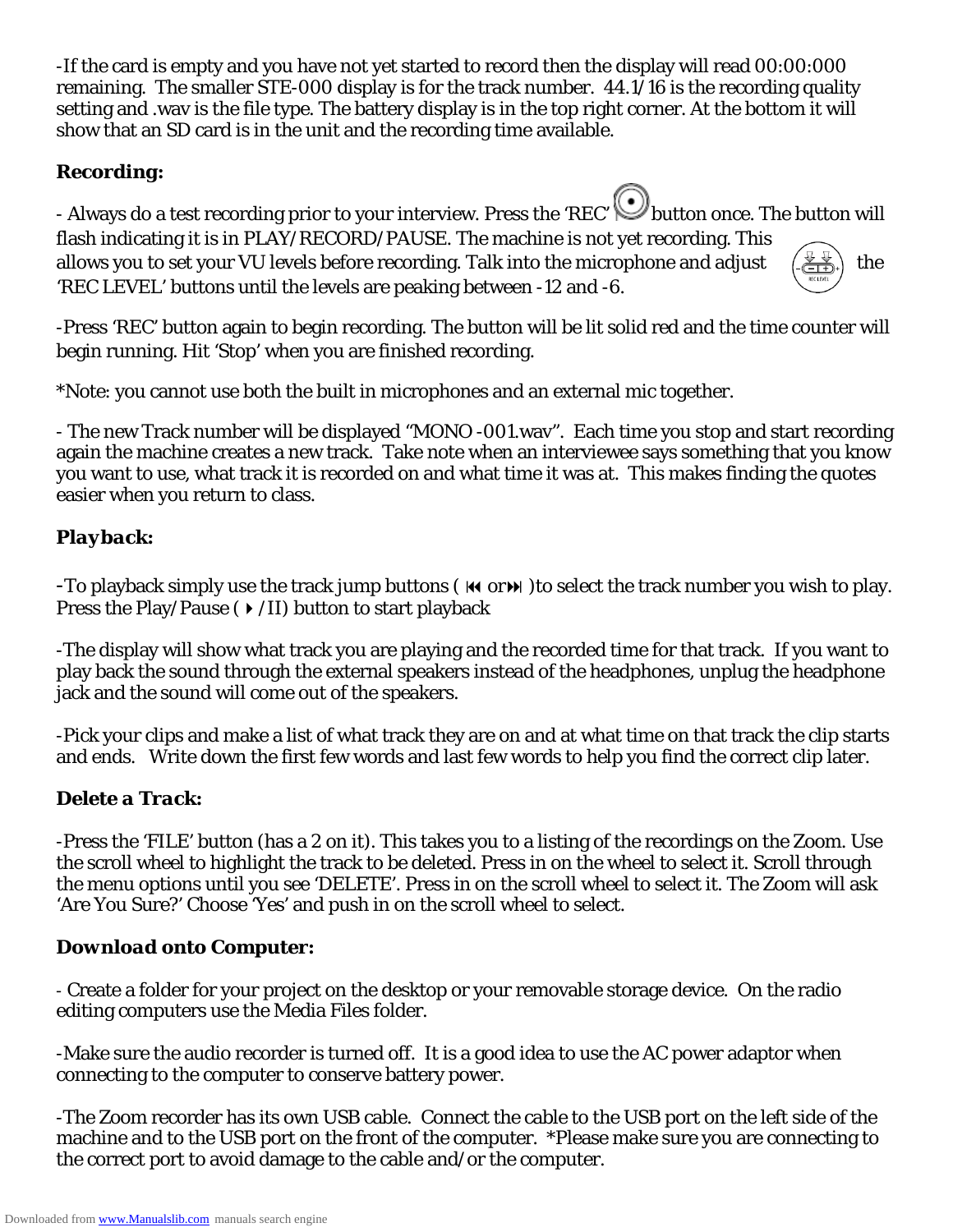-Turn the Zoom recorder on once the USB has been attached.

The USB window will pop up. Use the scroll wheel to select 'STORAGE' and press in to connect.



-Once the recorder has connected a window will pop up allowing you to 'Open Folder to View Files'. Double click to launch. Open the 'Stereo' folder and then 'Folder01'. The audio recordings are inside this folder. Select the files you wish to use and copy and paste them into the folder you created for your project.



-Close the Removable Device window and open the folder the audio files were copied to. Right click on the sound files and rename them (example: Sarah interview track1, Sarah interview track 2, Sarah interview track3). Make sure the audio files have been renamed before you begin editing. Once the sound files are transferred onto the computer and renamed the files are ready to be used.

-Safely eject the recorder from the computer. Hold the slider switch to the power symbol for a few seconds until the recorder powers off.

#### **\*\*\*Don't forget to safely remove the hardware from the computer or the machine can freeze and cause file transfer errors.**

#### *TROUBLESHOOTING TIPS:*

- 1.) If the machine is frozen and won't turn off, remove the batteries from the back casing and let it sit for a few minutes. Then *gently* place the batteries back into the compartment.
- 2.) If you aren't displaying any incoming sound on the vu meter check that your mic is plugged into the XLR jack properly and that the 'REC LEVEL' is turned up. Make sure that the #1 and #2 under the 'MIC' button are lit up. If the recorder is still not responding, please see an available technician.
- 3.) Make sure 'Stamina' mode (on the back in the battery compartment) is turned off or the recorder will not allow you to make menu or recording changes.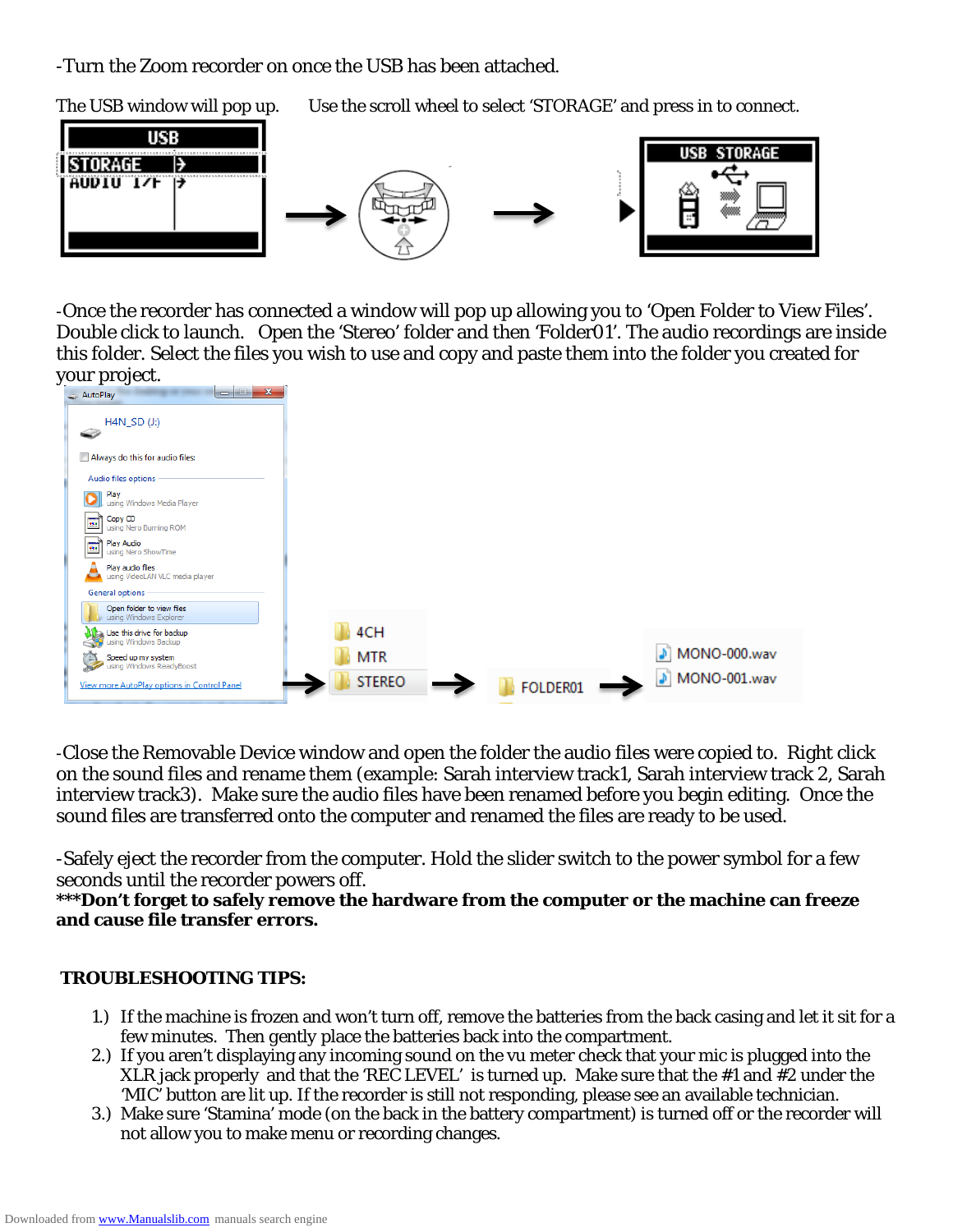# *Connecting to a Telephone:*

1) The telephone has a phone patch recording cable attached to it with a small mini jack at the end.



Phone Patch

2) On the back of the Zoom recorder there is an EXT MIC jack (directly above the speaker). Plug the mini jack end of the phone patch into the EXT MIC jack.



3) On the front of the Zoom, press the MIC button to activate the EXT MIC jack.



- 4) Plug in your headphones or turn the Volume Level on the recorder down to 0 (otherwise you'll get feedback).
- 5) Do a test recording to make sure everything is okay before doing your interview. Press the REC button once to put the recorder in PLAY/RECORD/PAUSE. This allows you to check your levels before recording. Press the REC button again to begin recording. Adjust the Rec Level for the interviewee's voice. The level should peak between -12 and -6 on the VU meter.
- 6) WATCH YOUR LEVELS!!!! Sound distorts very easily over a phone line.
- 7) There is no mute button on the phone, but holding your hand over the bottom of the handset while the person is answering your question is a good idea. It will help reduce the classroom noises.
- 8) When the interview is complete listen back to make sure the interview recorded properly.